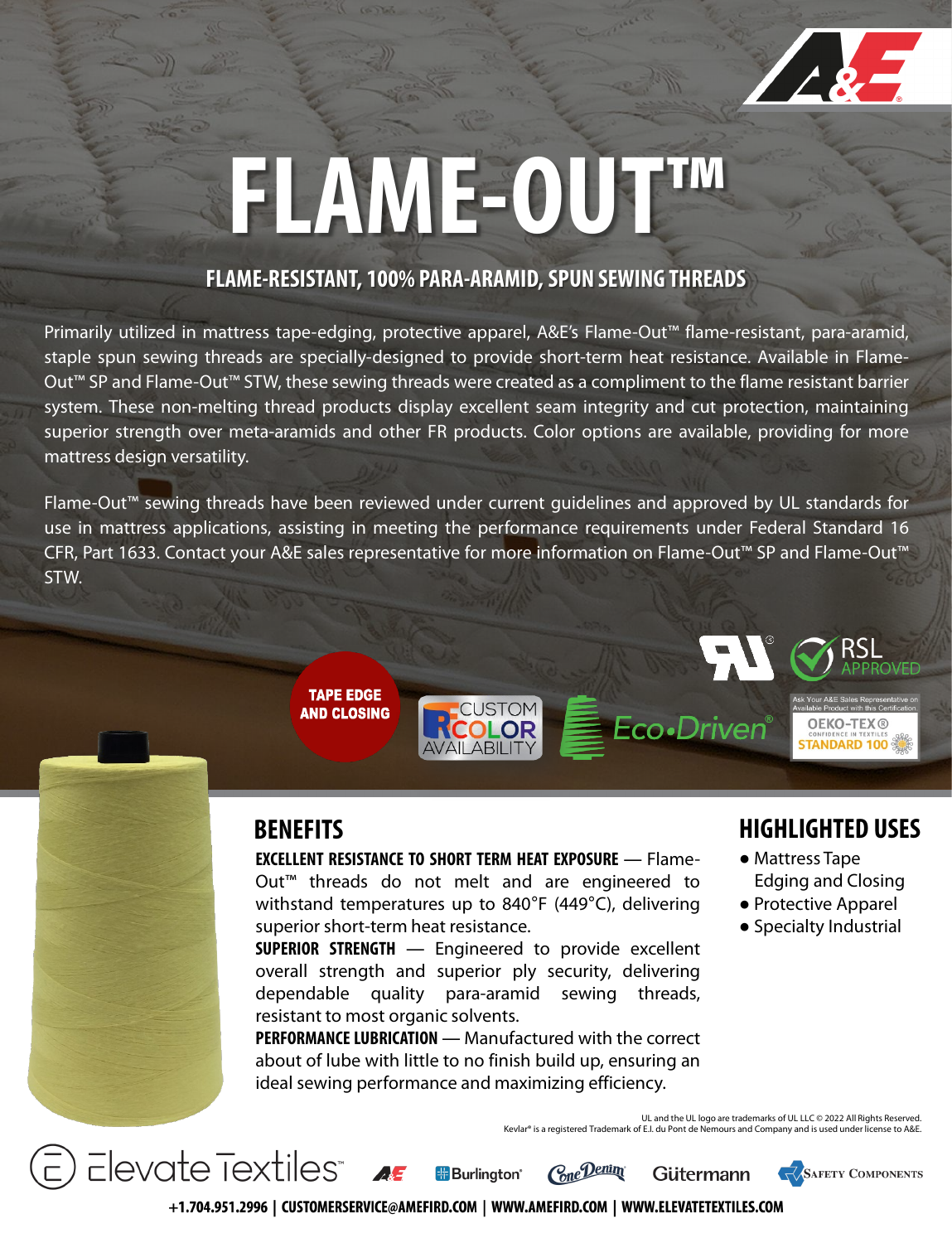### **FLAME-OUT™**

#### **PRODUCT INFORMATION\***

| <b>Application</b> | <b>Size</b> |               | <b>Strength</b> |      | <b>Recommended Needle Size</b> |
|--------------------|-------------|---------------|-----------------|------|--------------------------------|
|                    | <b>Tex</b>  | <b>Metric</b> | lbs.            | kgs. |                                |
| Medium Weight      | 45**        | 60            | 7.5             | 3.41 | 110/18                         |
|                    | $50***$     | 60            | 10.56           | 4.8  | 110/18                         |
|                    | 60          | 50            | 10.14           | 4.61 | 110/18                         |

\*Physical characteristics provided are for comparative purposes only, final determination of suitability is the sole responsibility of the user. All physical data shown is based on current averages and should not be used as minimum requirements. \*\*Denotes additional Flame-Out™ STW only size and product details. \*\*\*Denotes additional Flame-Out™ SP only size and product details.



#### **HIGHLIGHTED MATTRESS SEWING THREADS**

- **MAGIC® HP** ― Air-Entangled, High Performance Polyester
- **WILDCAT PLUS®** ― High Performance, Textured Polyester
- **ANEFIL POLY® STX** ― Twisted Multifilament, Non-stretched, Polyester
- **FLAME-OUT™** ― Flame-Resistant, Spun, 100% Para-aramid
- **EXCELL®** ― 100% Staple Spun Polyester
- **ANEFIL NYLON® BT** ― Twisted Multifilament Nylon
- **THOMPSON™ TWINE** ― Braided, Nylon Tufting Twine
- **HIGH PERFORMANCE BOBBINS** ― High Yield, Pre-wound Bobbins

#### **ECO**•**DRIVEN®**

A&E's Eco-Driven mark is a symbol of A&E's commitment to sustainability and its continued investment in innovative technologies that help reduce the environmental footprint of A&E operations globally.

Together with parent company, Elevate Textiles, all Elevate brands support 2025 commitments on responsibly sourced fibers, reduced water consumption, and reduced greenhouse gas targets.

#### **WHY CHOOSE A&E?**

**QUALITY THREAD PRODUCTS SINCE 1891** ― A&E is the world's foremost manufacturer and distributor of premium quality industrial and consumer sewing thread, embroidery thread and technical textiles. A&E's dedication to providing its customers with the finest products and services, at the highest quality, delivered globally and steadfast commitment to superior quality and customer service make A&E the preferred thread supplier. Learn more on A&E's corporate social responsibility and environmental sustainability initiatives, comprehensive product offerings, and global locations at **WWW.AMEFIRD.COM**.

A&E operates as a distinguished brand of Elevate Textiles. Elevate's brands include: American & Efird, Burlington, Cone Denim, Gütermann and Safety Components. More information is available at **WWW.ELEVATETEXTILES.COM**.



**PLEASE PRINT RESPONSIBLY. 02.22**